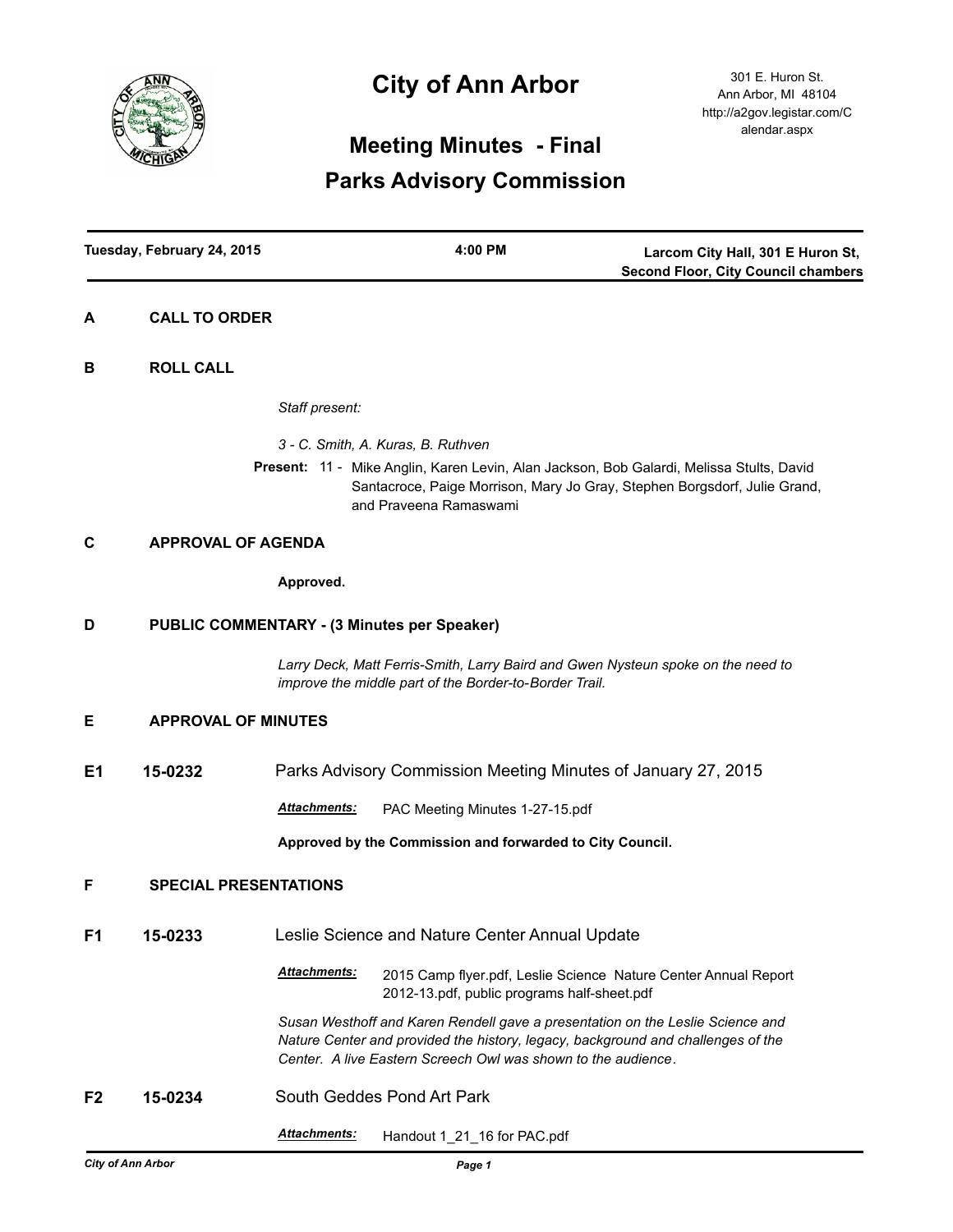### **G UNFINISHED BUSINESS**

### **H NEW BUSINESS**

**H1 15-0235** Resolution to Recommend Awarding a Construction Contract to Terrafirma Landscape for the Olson Park Irrigation System Improvements Project (\$49,100.00)

*Attachments:* PAC- OLSON IRRIGATION.pdf

*C. Smith reported on the need for these services.*

*The Resolution reads as follows:*

*RESOLUTION TO RECOMMEND APPROVAL OF A CONSTRUCTION CONTRACT TO TERRAFIRMA LANDSCAPE FOR THE OLSON PARK IRRIGATION SYSTEM IMPROVEMENTS PROJECT AND APPROPRIATE FUNDS (\$49,100.00)*

*Whereas, The City of Ann Arbor solicited bids (ITB-4359) for the Olson Park Irrigation System Improvements;*

*Whereas, one competitive bid was received by the Purchasing Services Office on February 11, 2015 and Terrafirma Landscape was the lowest responsible bidder with a submitted bid of \$49,100.00; and*

*Whereas, The Park Maintenance and Capital Improvement Millage has a fund balance adequate to fund this capital project;* 

*RESOLVED, That the Park Advisory Commission recommend that \$49,100.00 be appropriated from the Park Maintenance and Capital Improvement Millage fund balance to be available without regard to fiscal year; and*

*RESOLVED, That the Park Advisory Commission recommend approval of a contract in the amount of \$49,100.00 to Terrafirma Landscape for the construction of the Olson Park Irrigation Improvements Project, and a construction contingency of \$4,910.00 to cover potential contract change orders during the life of the project;*

#### **Approved unanimously.**

**H2 15-0236** Resolution to Recommend Awarding a Contract with Oak Construction Corporation for Island Park Pedestrian Bridge Abutment Repairs (\$119,000.00)

> *Attachments:* PAC- ISLAND PARK PED BRIDGE.pdf, Island Park Bridge Project aerial.jpg

> *A. Kuras reported on the need to repair the abutments of one of the three bridges in Island Park.*

*The Resolution reads as follows:*

*RESOLUTION TO RECOMMEND APPROVAL OF A CONTRACT WITH OAK CONSTRUCTION CORPORATION FOR ISLAND PARK PEDESTRIAN BRIDGE*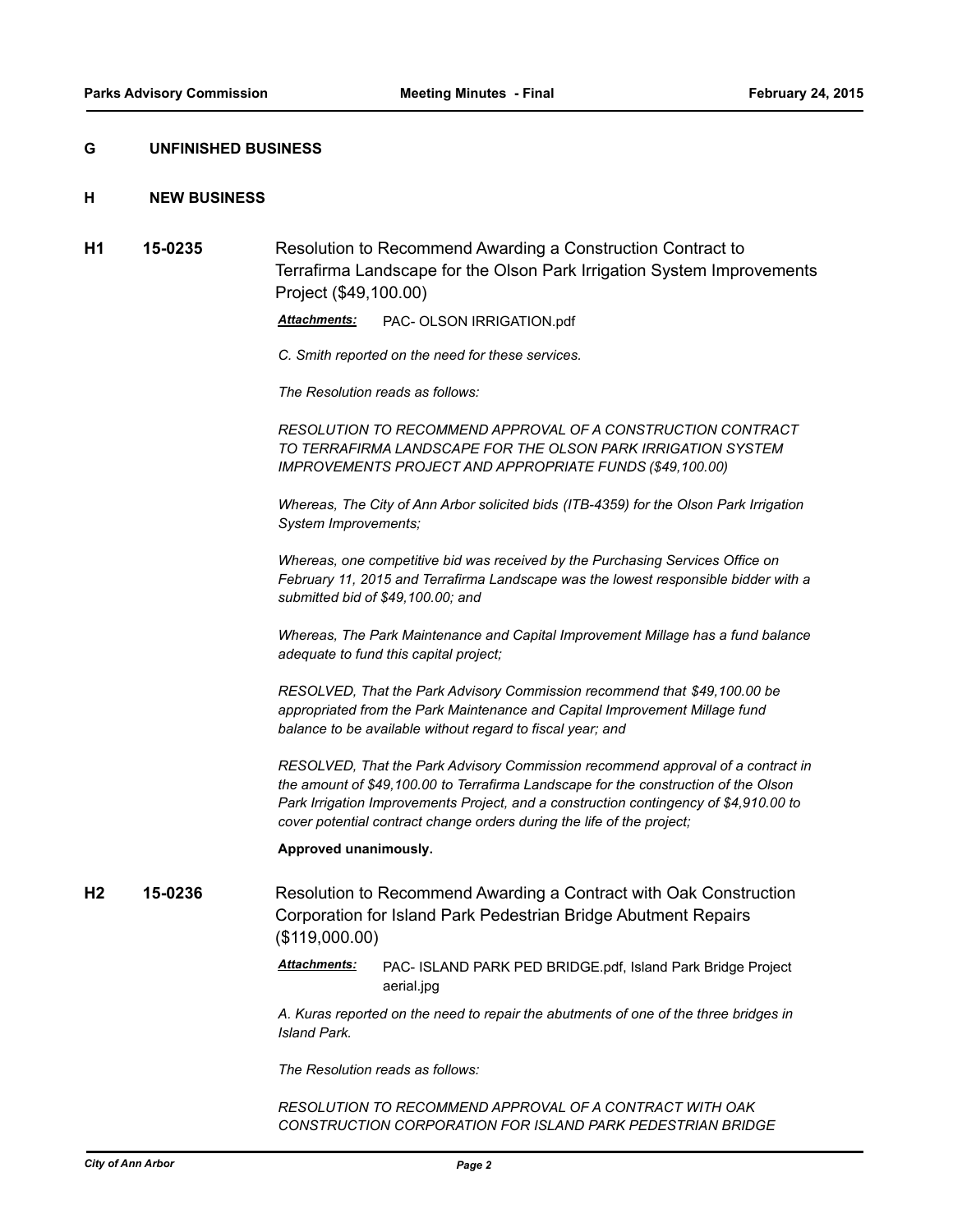#### *ABUTMENT REPAIRS (\$119,000.00)*

*Whereas, The abutments at one of the three pedestrian bridges in Island Park are in need of replacement because of deterioration to restore the structural integrity of the bridge;*

*Whereas, Park bridge repairs are identified in the CIP and PROS plan as park priorities;*

*Whereas, Competitive bids were received by Purchasing and Oak Construction Corporation submitted the lowest responsible bid to replace the abutments; and*

*Whereas, Funding is available in the approved FY2015 Parks Maintenance and Capital Improvements Fund;*

*RESOLVED, That the Park Advisory Commission recommend approval of a contract with Oak Construction Corporation to replace the abutments on the pedestrian bridge in Island Park, and approve a construction contingency of \$11,900.00 (10%) to cover potential contract change orders for a total contract amount of \$130,900.00 for the life of the project without regard to fiscal year.*

**Approved unanimously.**

**H3 15-0237** Resolution to Recommend Applying to the Michigan Department of Natural Resources Grants Management for a Universal Access Playground at Gallup Park

*Attachments:* PAC- ROTARY 2015 GRANT.pdf

*C. Smith gave history on this second attempt for this grant.*

*The Resolution reads as follows:*

*RESOLUTION TO RECOMMEND APPLYING FOR A GRANT TO THE MICHIGAN DEPARTMENT OF NATURAL RESOURCES GRANTS MANAGEMENT FOR A UNIVERSAL ACCESS PLAYGROUND AT GALLUP PARK*

*Whereas, The City park system does not have a Universal Access Playground;*

*Whereas, The Park and Recreation Open Space Plan identifies an area of focus as providing play areas that are designed to allow disabled users greater opportunities;*

*Whereas, The playground at Gallup Park is in need of replacement;*

*Whereas, The Rotary Club of Ann Arbor has committed \$350,000.00 toward a Universal Access Playground in celebration of their upcoming centennial year in 2016;*

*Whereas, The City commitment to the project is \$150,000.00 with funds available in the Park Maintenance and Capital Improvement Millage;*

*Whereas, The City also intends to renovate pathways near the Universal Access Playground that will enhance the overall project; and*

*Whereas, Grants are available through the Michigan Department of Natural Resources Grants Management to assist in funding improvements such as this project;*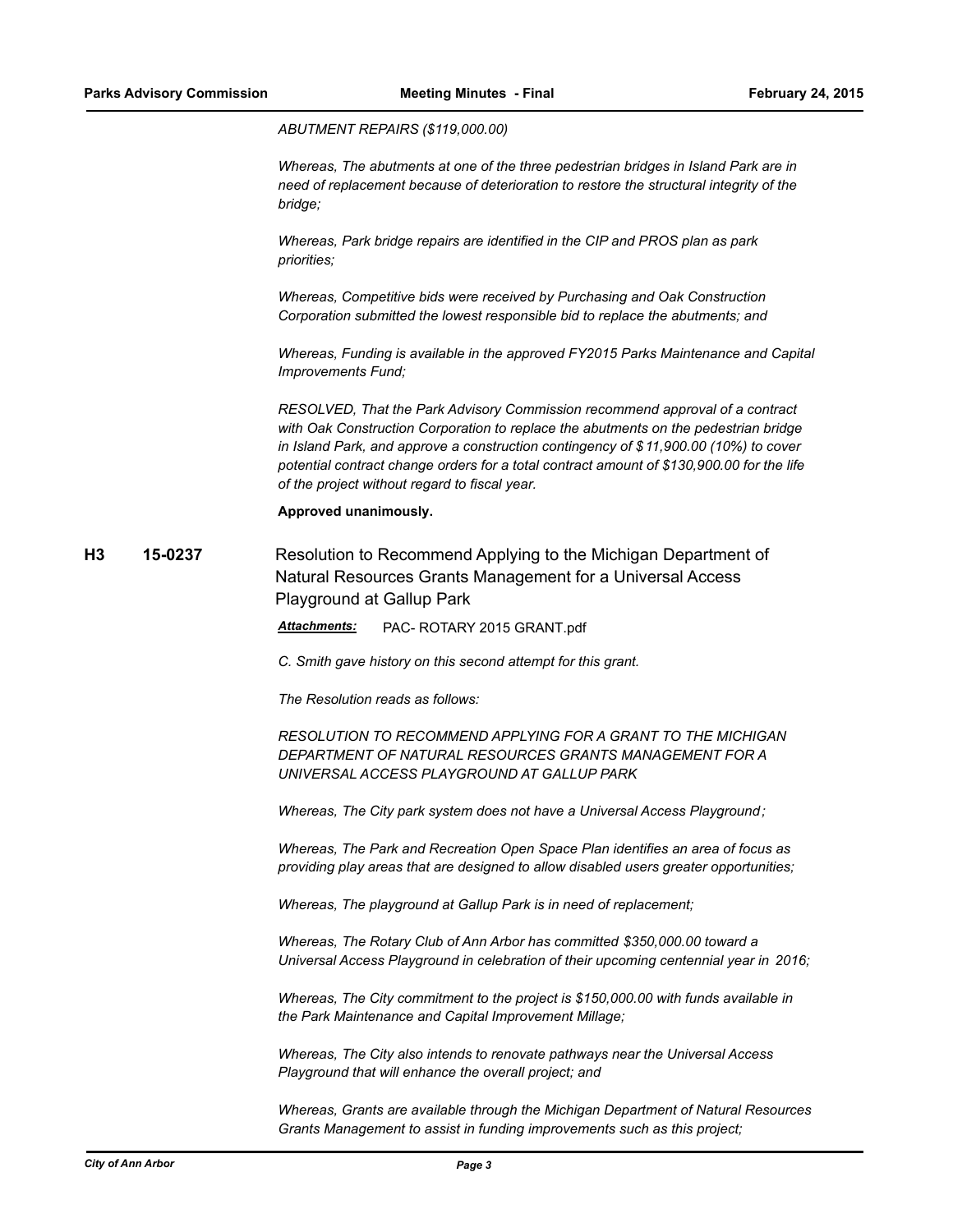*RESOLVED, That the Park Advisory Commission recommends applying for a Michigan Department of Natural Resources Grant for a Universal Access Playground at Gallup Park.*

**Approved unanimously.**

# **I COMMISSION PROPOSED BUSINESS**

I1 Appointments to the following committees: PROS plan, HRIMP, and Skate Park Advisory Committee

*P. Morrison and B. Galardi were appointed to the PROS Plan Committee*

*MJ Gray was appointed to the HRIMP Committee*

*D. Santacroce was appointed to the Skate Park Advisory Committee*

## **J REPORT FROM PARKS AND RECREATION MANAGER**

*C. Smith pointed out upcoming public meetings for 1) Dog Park, 2) Rotary playground, and 3) prescribed burns in the City. Four awards were presented to the City of Ann Arbor at the Michigan Recreation and Park Association conference held in February .*

# **K REPORT FROM MANAGER OF FIELD OPERATIONS**

### **L REPORT FROM PARKS AND RECREATION ADVISORY COMMISSION**

#### **REPORTS FROM RELEVANT COMMISSIONS, COMMITTEES, BOARDS AND/OR TASKFORCES M**

*B. Galardi stated that a report on the Allen Creek Trail is forthcoming.*

#### **N PUBLIC COMMENTARY - GENERAL (3 Minutes per Speaker)**

*N. Kaplan asked about considering the possibility of rentals of the clubhouse at Huron Hills Golf Course.*

# **O CLOSED SESSION**

# **P TRANSMITTALS**

**P1 15-0238** Park Planning Capital Project Update

*Attachments:* PAC Update 2-15.pdf

**P2 15-0239** PAC Council Update February 2015

*Attachments:* PAC COUNCIL UPDATE 2 2015.pdf

**P3 15-0240** Parks Project Status Table FY2014-2015